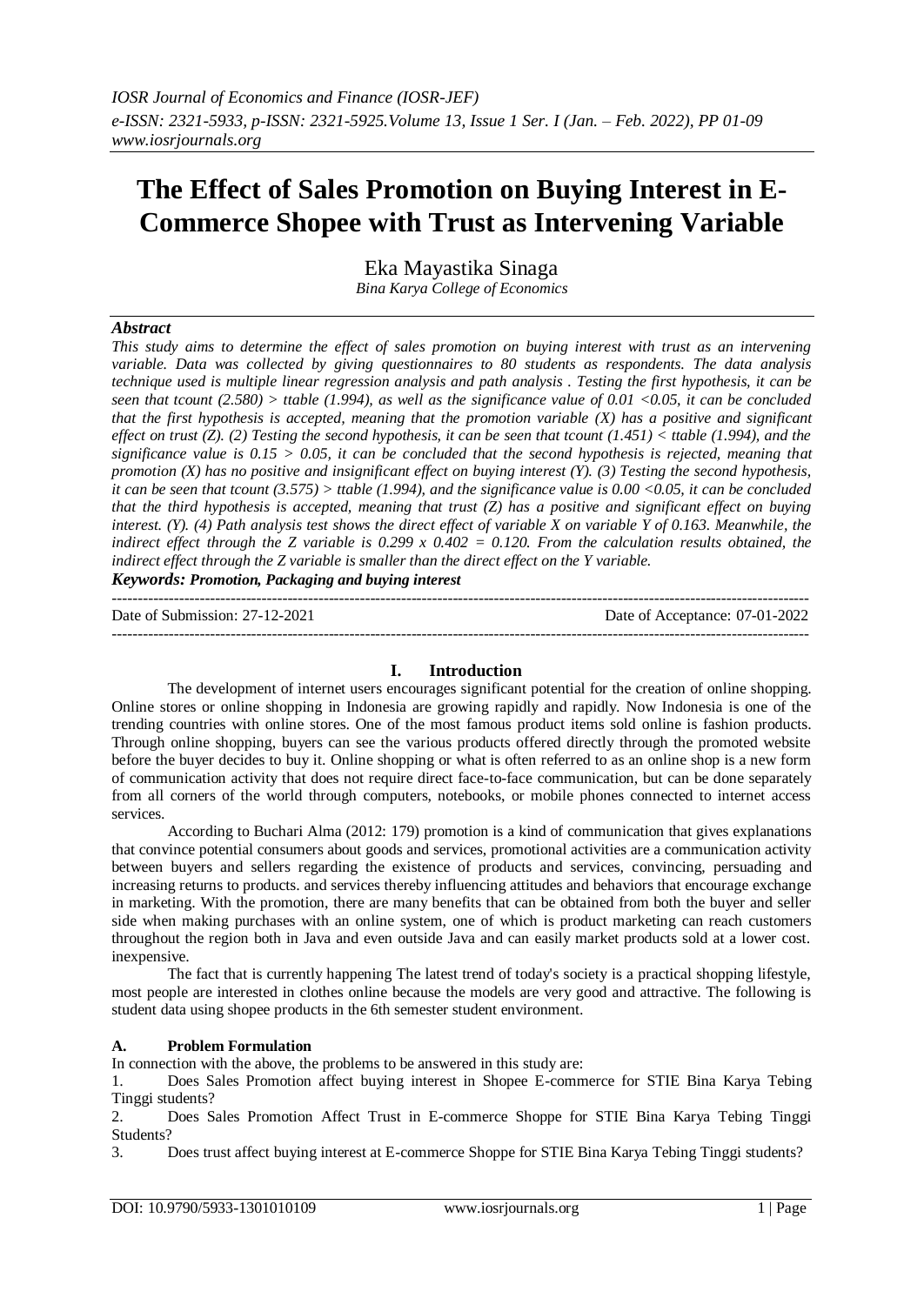4. Does Sales Promotion affect buying interest in Shopee E-commerce on STIE Bina Karya Tebing Tinggi students with trust as an intervening variable?

### **A. Research Objectives**

### The objectives of this research are:

1. To find out how the influence of Sales Promotion on buying interest in E-commerce Shopee on STIE Bina Karya Tebing Tinggi students.

2. To find out how the influence of Sales Promotion on Trust in Shopee E-commerce on STIE Bina Karya Tebing Tinggi students.

3. To find out how the influence of trust on buying interest in E-commerce Shopee on STIE Bina Karya Tebing Tinggi students

4. To find out how the influence of Sales Promotion on buying interest in E-commerce Shopee on STIE Bina Karya Tebing Tinggi students with trust as an intervening variable..

### **THEORETICAL BASIS**

### **A. Marketing Management**

Marketing management is the art and science of selecting target markets and getting, keeping, and growing customers by creating, delivering and communicating superior customer value. According to (Shinta, 2011: 2). Marketing management is an effort to plan, implement (which consists of organizing, directing, coordinating) and supervising or controlling marketing activities within an organization in order to achieve organizational goals efficiently and effectively. The definition can be concluded that basically the objectives and principles of marketing management are the same, namely the activities of analyzing, implementing, controlling the programs that have been set to achieve goals and gain profits.

### **B. Promotion**

According to Buchari Alma (2012: 179) promotion is a kind of communication that gives explanations that convince potential consumers about goods and services, promotional activities are a communication activity between buyers and sellers regarding the existence of products and services, convincing, persuading and increasing returns to products. and services thereby influencing attitudes and behaviors that encourage exchange in marketing. With the promotion, there are many benefits that can be obtained from both the buyer and seller side when making purchases with an online system, one of which is product marketing can reach customers throughout the region both in Java and even outside Java and can easily market products sold at a lower cost. inexpensive.

### C. **Consumer Trust**

According to Kotler & Keller (2012: 225) said that, "Trust is the willingness of a firm to rely on a business partner. It depends on a number of interpersonal and interorganizational factors, such as the firm's perceived competence, integrity, honesty and benevolence. Trust depends on a number of interpersonal and interorganizational factors, such as corporate competence, integrity, honesty and kindness. The definition explains that trust is a willingness or willingness to rely on partners involved in an exchange of trust. Willingness is the result of a belief that the parties involved in the exchange will provide consistent quality, honesty, responsibility, light-heartedness and good heart. This belief will create a close relationship between the parties involved in the exchange. From these definitions it can be explained that trust is a general expectation that is maintained by individuals whose words from one party to another can be trusted. Trust is the most important variable in building long-term relationships between one party and another. D. Buying Interest

Durianto (2013: 58), reveals that "Purchase interest is the desire to have a product, buying interest will arise if a consumer is already affected by the quality and quality of a product, information about the product, ex: price, how to buy and the weaknesses and advantages of the product. compared to other brands. Buying interest is the selection of two or more alternative choices which means that the condition for someone to be able to make a decision must be available various alternative choices. The decision to buy can affect how the decision-making process is carried out.

### **A. Location and Time of Research**

### This research was conducted at Campus III STIE Bina Karya Jln. Diponegoro (crossroads) Tebing Tinggi. The time of this research began in January 2020 to June 2020.

**II. Research Methods**

### **B. Population and Sample**

The population is a generalization area consisting of objects or subjects that have certain qualities and characteristics determined by researchers to be studied and drawn conclusions (Sugiyono, 2017). In this study, the population was STIE Bina Karya Tebing Tinggi students, as many as 70 people based on the results of the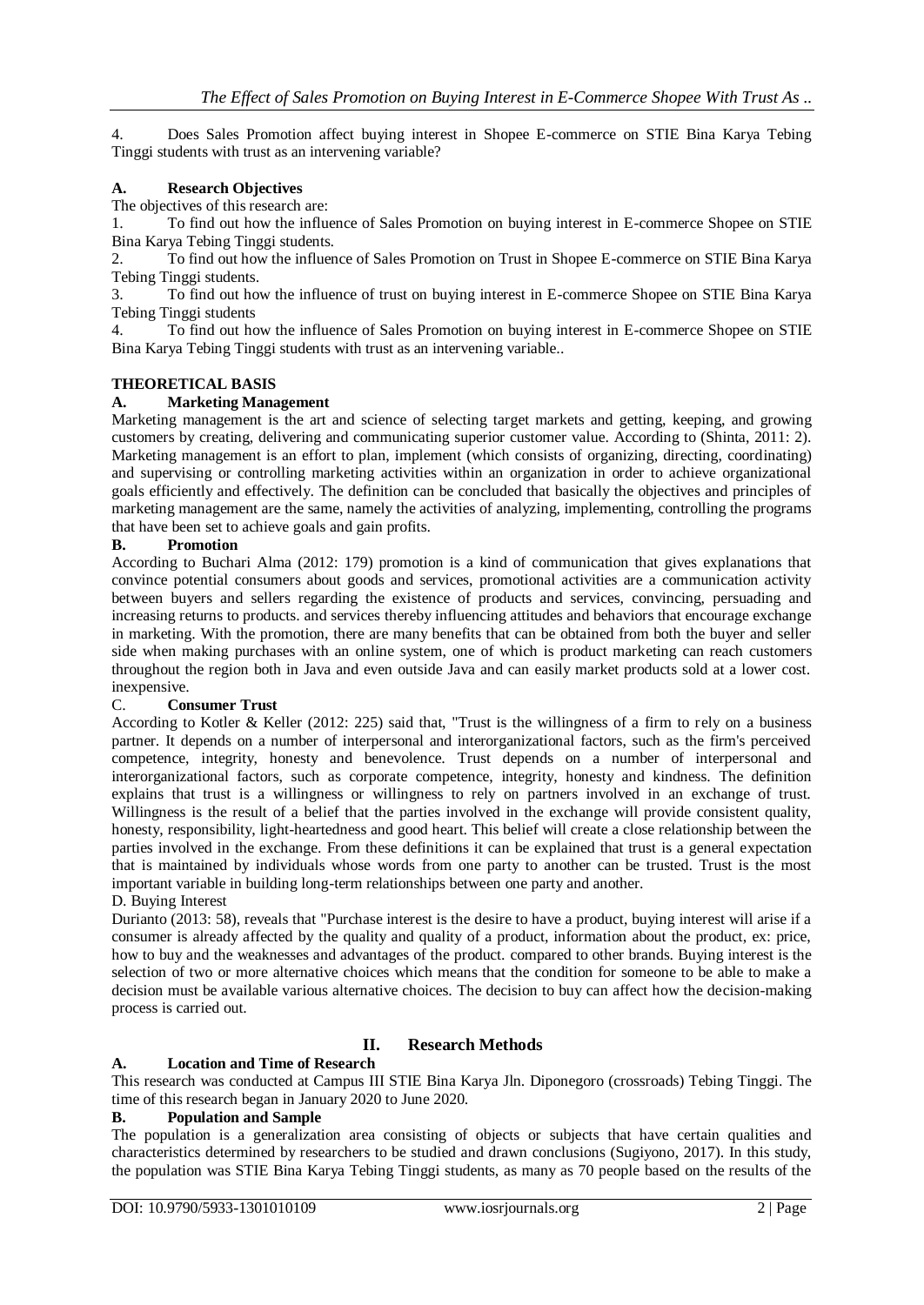Pre-Survey in the field. Sample According to (Sugiyono, 2016:81) that: "The sample is part of the number and characteristics possessed by the population. Sample measurement is a step to determine the size of the sample taken in carrying out research on an object. To determine the sample size can be done with statistics or based on research estimates. This sampling must be carried out in such a way that a sample is obtained that can truly function or can describe the actual state of the population, in other terms it must be representative. Because the target population is less than 100, the sampling technique used is the census method, where the entire population of STIE Bina Karya Tebing Tinggi students is 70 people.

### **C. Data Analysis Techniques**

Data analysis is a desire to group, make a sequence, manipulate and abbreviate data so that it is easy to read and understand. In other words, data analysis activities are raw data that has been collected and needs to be categorized or divided into several categories or groups, abbreviated in such a way that the data can answer the problem according to the research objectives and can test hypotheses (Silaen and Widiyono, 2013).

- 1. Test Instrument
- 2. Classical Assumption Test
- 3. Simple Linear Regression Analysis<br>4 Determinant Coefficient Analysis
- Determinant Coefficient Analysis
- 5. Hypothesis Test

### **III. Discussion**

# **A. Test Instrument**

### **1. Reliability Test**

Reliability is an index that shows the extent to which a measuring instrument can be trusted or reliable. According to Sugiyono (2013) a factor is declared reliable if the Cronbach Alpha is greater than 0.6. Based on the results of data processing using SPSS 25.00, the following results were obtained:

| Table I Reliability Test Results |                |           |                     |  |  |  |  |
|----------------------------------|----------------|-----------|---------------------|--|--|--|--|
| <b>Variable</b>                  | Cronbach Alpha | Konstanta | <b>Reliabilitas</b> |  |  |  |  |
| Promotion $(X)$                  | 0.724          | 0.6       | Reliabel            |  |  |  |  |
| Buying Interest (Y)              | 0.727          | 0.6       | Reliabel            |  |  |  |  |
| Trust(Z)                         | 0.735          | 0.6       | Reliabel            |  |  |  |  |

#### **Table 1 Reliability Test Results**

Source: Data processed (2020)

Based on the reliability test using Cronbach Alpha, all research variables are reliable/reliable because Cronbach Alpha is greater than 0.6, so the results of this study indicate that the measurement tool in this study has met the reliability test (reliable and can be used as a measuring instrument).

### **B. Classical Assumption Test Equation 1**

The testing of classical assumptions with the SPSS 25.00 program carried out in this study includes:

Data that is normally distributed will form a straight diagonal line and plotting the residual data will be compared with a diagonal line, if the distribution of residual data is normal, the line that describes the actual data will follow the diagonal line (Ghozali, 2016). The test results using SPSS 25.00 are as follows:

#### **Table 2 Test One Sample Kolmogorov Smirnov Test One-Sample Kolmogorov-Smirnov Test**

|                                  |                         |             | Unstandardized<br>Residual |  |  |  |
|----------------------------------|-------------------------|-------------|----------------------------|--|--|--|
| N                                |                         |             | 70                         |  |  |  |
| Normal Parameters <sup>a,b</sup> | Mean                    |             | .0000000                   |  |  |  |
|                                  | Std. Deviation          |             |                            |  |  |  |
| <b>Most Extreme Differences</b>  | Absolute                |             |                            |  |  |  |
|                                  | Positive                | .102        |                            |  |  |  |
|                                  | Negative                | $-.088$     |                            |  |  |  |
| <b>Test Statistic</b>            |                         |             | .102                       |  |  |  |
| Asymp. Sig. (2-tailed)           |                         |             | .069 <sup>c</sup>          |  |  |  |
| Monte Carlo Sig. (2-tailed)      | Sig.                    |             | .486 <sup>d</sup>          |  |  |  |
|                                  | 99% Confidence Interval | Lower Bound | .332                       |  |  |  |
|                                  |                         | Upper Bound | .640                       |  |  |  |

a. Test distribution is Normal.

b. Calculated from data.

c. Lilliefors Significance Correction.

d. Based on 70 sampled tables with starting seed 2000000.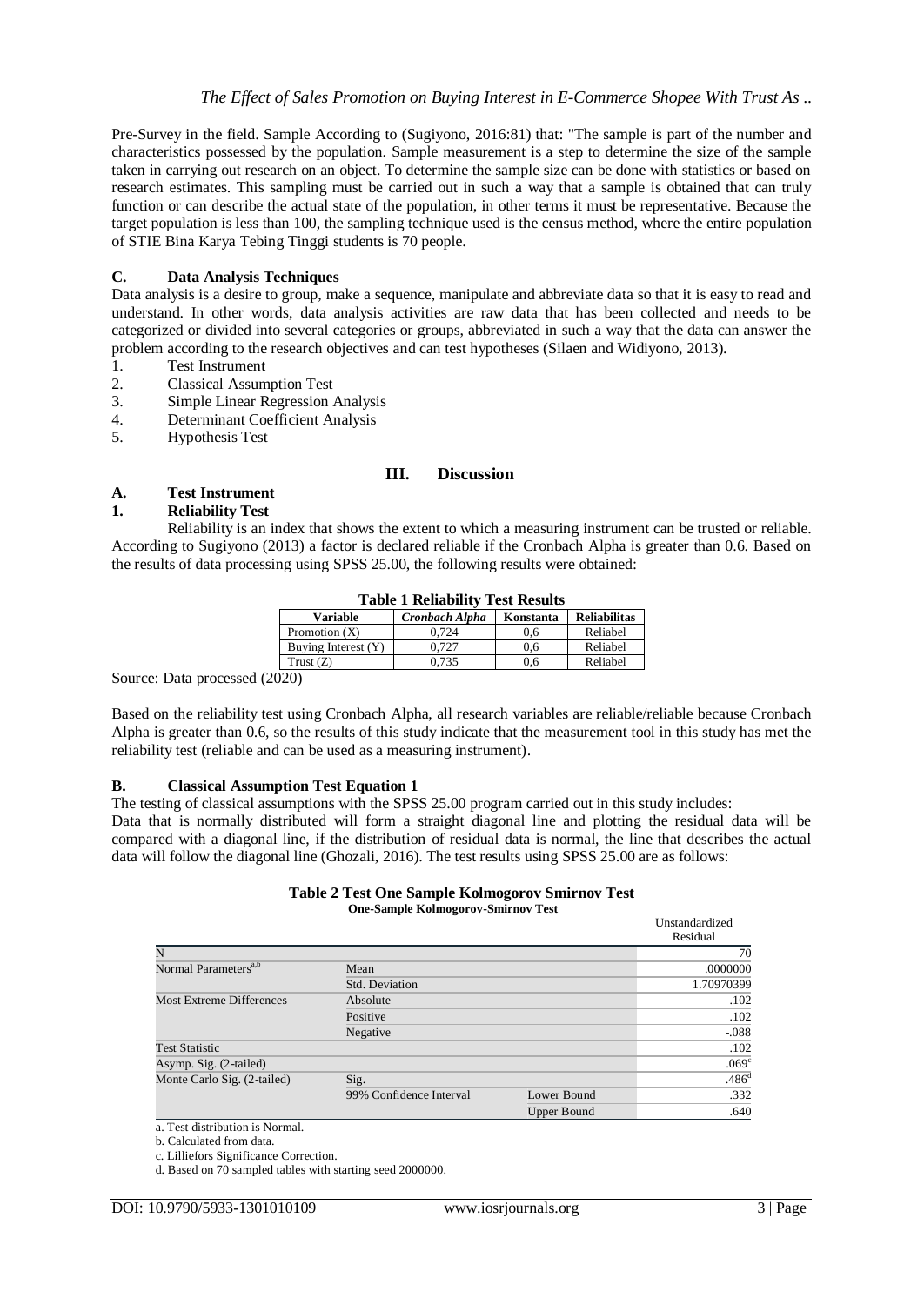Source: Data processed (2020)

From the output in table 4.7, it can be seen that the significance value (Monte Carlo Sig.) of all variables is 0.486. If the significance is more than 0.05, then the residual value is normal, so it can be concluded that all variables are normally distributed.

### **1. Heteroscedasticity Test**

The heteroscedasticity test aims to test whether from the regression model there is an inequality of variance from the residuals of one observation to another observation. A good regression model is one with homoscedasticity or no heteroscedasticity. One way to detect the presence or absence of heteroscedasticity is the Glejser test, in the Glejser test, if the independent variable is statistically significant in influencing the dependent variable, then there is an indication of heteroscedasticity. On the other hand, if the independent variable is not statistically significant in influencing the dependent variable, then there is no indication of heteroscedasticity. This is observed from the significance probability above the 5% confidence level (Ghozali, 2016). The results of data processing using SPSS 25.00 show the results in the following table:

|       |            | <b>Table 3 Glejser Test Results</b> |            |                              |        |      |
|-------|------------|-------------------------------------|------------|------------------------------|--------|------|
|       |            | Unstandardized Coefficients         |            | Standardized<br>Coefficients |        |      |
| Model |            |                                     | Std. Error | <b>B</b> eta                 |        | Sig. |
|       | (Constant) | 1.875                               | 1.214      |                              | 1.544  | 127  |
|       | Promosi X  | $-.046$                             | .100       | $-0.056$                     | $-459$ | .647 |
|       |            |                                     |            |                              |        |      |

a. Dependent Variable: Abs\_RES Source: Data processed (2020

Table 3 shows in the table the product quality variable X has a significant value of 0.647, which is entirely greater than 0.050, so it can be concluded that there are no symptoms of heteroscedasticity.

### **C. Simple Linear Regression Test**

Simple linear regression test explains the magnitude of the role of promotion (X) on trust (Z). Data analysis in this study used multiple linear regression analysis using SPSS 25.0 for windows. The analysis of each variable is described in the following description:

## **Table 4 Simple Linear Regression Results**

|        |            |                                    |            | <b>Coefficients</b> <sup>a</sup>     |       |      |                                             |      |
|--------|------------|------------------------------------|------------|--------------------------------------|-------|------|---------------------------------------------|------|
| Model  |            | <b>Unstandardized Coefficients</b> | Std. Error | Standardized<br>Coefficients<br>Beta | m     | Sig. | <b>Collinearity Statistics</b><br>Tolerance | VIF  |
|        |            |                                    |            |                                      |       |      |                                             |      |
|        | (Constant) | 10.563                             | .935       |                                      | 5.459 | .000 |                                             |      |
|        | Promosi X  | .409                               | .159       | .299                                 | 2.580 | .012 | 000.1                                       | .000 |
| $\sim$ | .  .       | $\sim$                             |            |                                      |       |      |                                             |      |

a. Dependent Variable: Trust\_Z

Source: Data processed (2020)

Based on these results, the multiple linear regression equation has the formulation:  $Z = a + b1X +$ , so that the equation is obtained:  $Z = 10,563 + 0.409X +$ 

The description of the simple linear regression equation above is as follows:

a. The constant value (a) of 10,563 indicates the amount of confidence  $(Y1)$  if the promotion  $(X)$  is equal to zero.

b. The value of the promotion regression coefficient (X) (b1) of 0.409 indicates the magnitude of the promotion role  $(X)$  on trust  $(Z)$ . This means that if the promotion factor  $(X)$  increases by 1 unit of value, it is predicted that trust (Z) will increase by 0.409 units.

### **D. Coefficient of Determination (R2)**

The coefficient of determination is used to see how much the independent variable contributes to the dependent variable. The greater the value of the coefficient of determination, the better the ability of the independent variable to explain the dependent variable. If the determination (R2) is getting bigger (closer to 1), it can be said that the influence of the X variable is large on the confidence (Z). The value used to see the coefficient of determination in this study is in the adjusted R square column. This is because the adjusted R square value is not susceptible to the addition of independent variables. The value of the coefficient of determination can be seen in Table 4.10 below: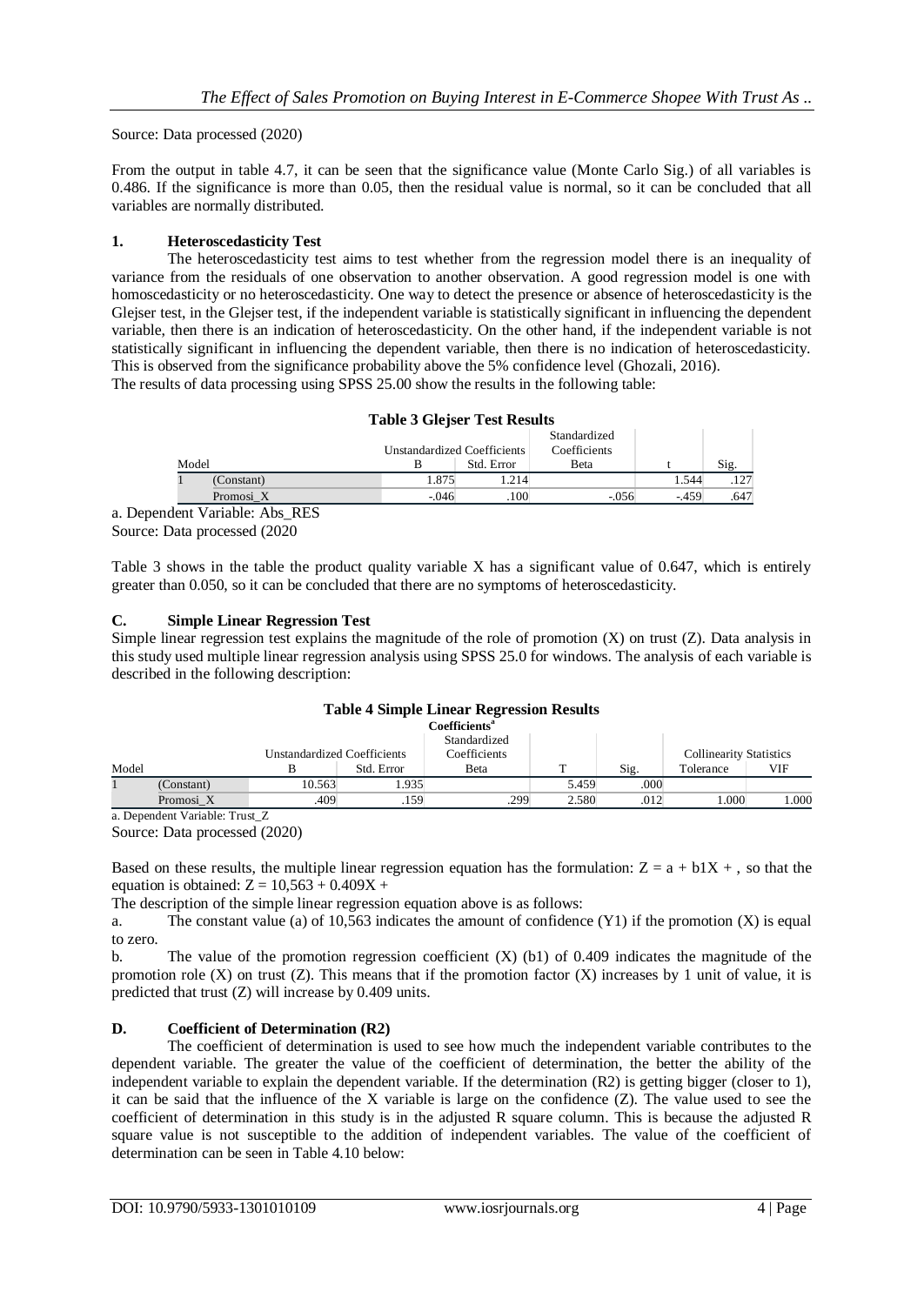

Source: Data processed (2020)

Based on table 5, it can be seen that the adjusted R square value is 0.076 or 07.6%. This shows that promotion (X) can explain trust (Z) by 07.6%, the remaining 92.4% (100% - 07.6%) is explained by other variables outside this research model. Such as service, quality, and accessibility.

### **E. Classical Assumption Test**

The testing of classical assumptions with the SPSS 25.00 program carried out in this study includes:

1. Normality Test

Normality test aims to test whether in the regression model, the confounding or residual variables have a normal distribution (Ghozali, 2016). Testing the normality of the data can be done using two methods, graphs and statistics.

Data that is normally distributed will form a straight diagonal line and plotting the residual data will be compared with a diagonal line, if the distribution of residual data is normal, the line that describes the actual data will follow the diagonal line (Ghozali, 2016). The test results using SPSS 25.00 are as follows:

### **Table 6 One Sample Kolmogorov Smirnov Test**

**One-Sample Kolmogorov-Smirnov Test**

|                                  |                         |             | Unstandardized<br>Residual |  |  |  |
|----------------------------------|-------------------------|-------------|----------------------------|--|--|--|
| N                                |                         |             | 70                         |  |  |  |
| Normal Parameters <sup>a,b</sup> | Mean                    |             | .0000000                   |  |  |  |
|                                  | Std. Deviation          |             |                            |  |  |  |
| <b>Most Extreme Differences</b>  | Absolute                |             |                            |  |  |  |
|                                  | Positive                | .089        |                            |  |  |  |
|                                  | Negative                |             | $-0.085$                   |  |  |  |
| <b>Test Statistic</b>            |                         |             | .089                       |  |  |  |
| Asymp. Sig. (2-tailed)           |                         |             | .200 <sub>c,d</sub>        |  |  |  |
| Monte Carlo Sig. (2-tailed)      | Sig.                    |             | .586 <sup>e</sup>          |  |  |  |
|                                  | 99% Confidence Interval | Lower Bound | .434                       |  |  |  |
|                                  |                         | Upper Bound | .737                       |  |  |  |

a. Test distribution is Normal.

b. Calculated from data.

c. Lilliefors Significance Correction.

d. This is a lower bound of the true significance.

e. Based on 70 sampled tables with starting seed 299883525.

Source: Data processed (2020)

From the output in table 4.11 it can be seen that the significance value (Monte Carlo Sig.) of all variables is 0.914. If the significance is more than 0.05, then the residual value is normal, so it can be concluded that all variables are normally distributed.

### **2. Multicollinearity Test**

The multicollinearity test aims to determine whether there is a correlation between the independent variables in the regression model. The multicollinearity test in this study is seen from the tolerance value or variance inflation factor (VIF). The calculation of the tolerance value or VIF with the SPSS 25.00 program for windows can be seen in Table 7 below:

#### **Table 7 Multicollinearity Test Results Coefficients<sup>a</sup>**

|       | соепісісніз   |                                    |            |              |       |      |                                |       |  |
|-------|---------------|------------------------------------|------------|--------------|-------|------|--------------------------------|-------|--|
|       |               |                                    |            | Standardized |       |      |                                |       |  |
|       |               | <b>Unstandardized Coefficients</b> |            | Coefficients |       |      | <b>Collinearity Statistics</b> |       |  |
| Model |               |                                    | Std. Error | Beta         |       | Sig. | Tolerance                      | VIF   |  |
|       | (Constant)    | 6.634                              | 2.134      |              | 3.109 | .003 |                                |       |  |
|       | Promosi X     | .222                               | .153       | .163         | 1.451 | .151 | .911                           | 1.098 |  |
|       | Kepercayaan Z | 399                                | .111       | .402         | 3.575 | .001 | .911                           | .098  |  |

a. Dependent Variable: INTEREST\_Beli\_Y Source: Data processed (2020)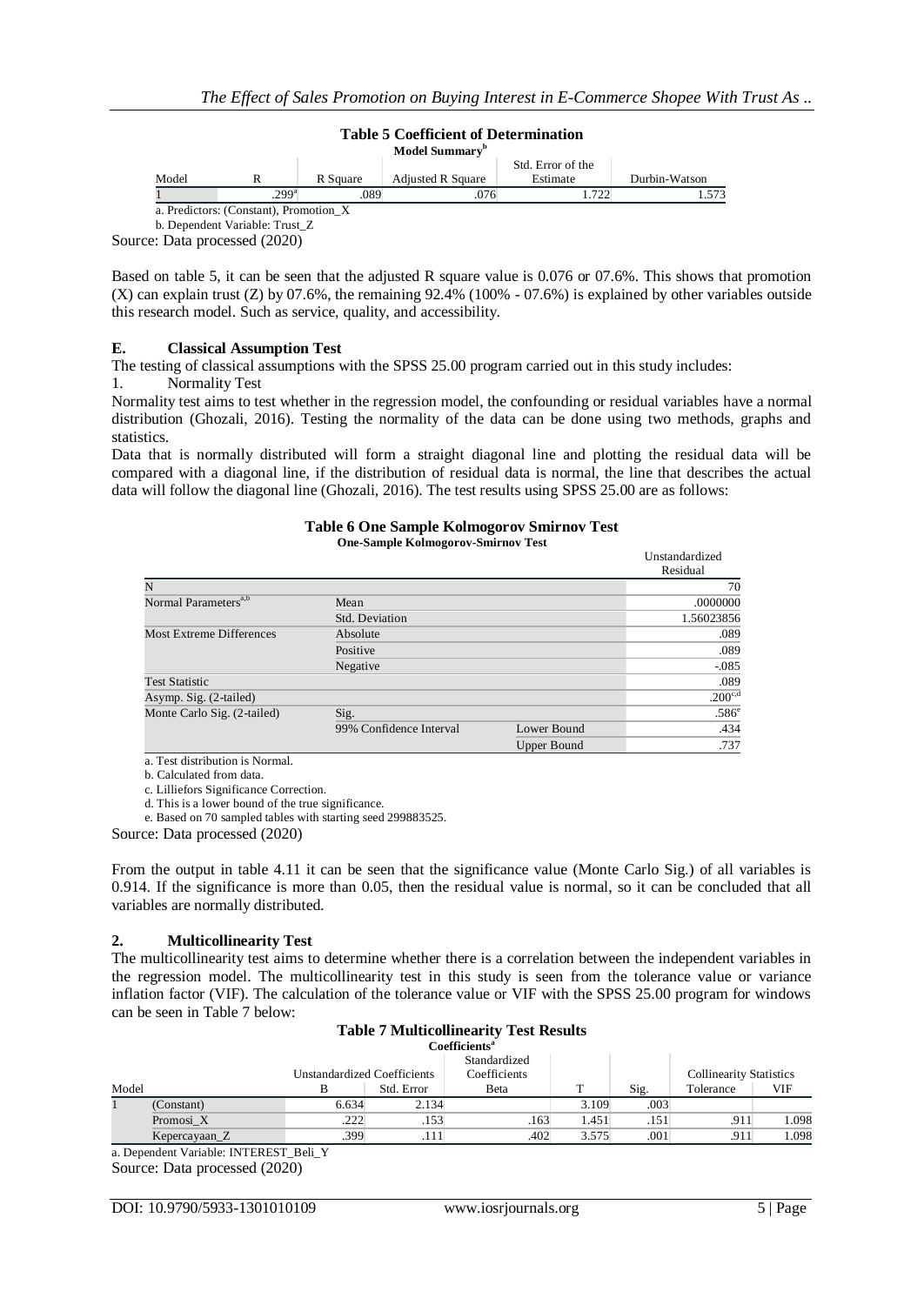Based on table 7, it can be seen that the tolerance value of promotion  $(X)$  is 0.911, confidence  $(Z)$  is 0.911, all of which are greater than 0.10 while the VIF value of promotion  $(X)$  is 1.098, confidence  $(Z)$  is 1.098 where all of them are smaller than 10. Based on the calculation results above, it can be seen that the tolerance value of all independent variables is greater than 0.10 and the VIF value of all independent variables is also smaller than 10 so that there is no correlation symptom in the independent variables. So it can be concluded that there is no symptom of multicollinearity between independent variables in the regression model.

### **3. Heteroscedasticity Test**

The heteroscedasticity test aims to test whether from the regression model there is an inequality of variance from the residuals of one observation to another observation. A good regression model is one with homoscedasticity or no heteroscedasticity. One way to detect the presence or absence of heteroscedasticity is the Glejser test, in the Glejser test, if the independent variable is statistically significant in influencing the dependent variable, then there is an indication of heteroscedasticity. On the other hand, if the independent variable is not statistically significant in influencing the dependent variable, then there is no indication of heteroscedasticity. This is observed from the significance probability above the 5% confidence level (Ghozali, 2016). The results of data processing using SPSS 25.00 show the results in the following table:

|           |                                                      | Unstandardized Coefficients |            | Standardized<br>Coefficients |         |      |
|-----------|------------------------------------------------------|-----------------------------|------------|------------------------------|---------|------|
| Model     |                                                      |                             | Std. Error | Beta                         |         | Sig. |
|           | (Constant)                                           | 3.189                       | 1.426      |                              | 2.237   | .029 |
|           | Promotion X                                          | $-.089$                     | .102       | $-.110$                      | $-.872$ | .386 |
|           | Trust Z                                              | $-.063$                     | .074       | $-106$                       | $-.840$ | .404 |
| <u>т.</u> | <b>DDO</b><br>$\cdots$ $\cdots$ $\cdots$<br>$\cdots$ |                             |            |                              |         |      |

**Table 8 Glejser Test Results**

a. Dependent Variable: Abs\_RES

Source: Data processed (2020)

Table 8 shows in the table the product quality variable X has a significant value of 0.386, the buying interest variable Z has a significant value of 0.404, which is entirely greater than 0.050, so it can be concluded that there are no symptoms of heteroscedasticity.

### **F. Multiple Linear Regression Test**

Multiple linear regression testing explains the magnitude of the role of promotion (X) and trust (Z) on buying interest (Y). Data analysis in this study used multiple linear regression analysis using SPSS 25.0 for windows. The analysis of each variable is described in the following description:

|       |             |                                    |            | <b>Coefficients"</b>         |       |      |                                |       |
|-------|-------------|------------------------------------|------------|------------------------------|-------|------|--------------------------------|-------|
|       |             | <b>Unstandardized Coefficients</b> |            | Standardized<br>Coefficients |       |      | <b>Collinearity Statistics</b> |       |
| Model |             |                                    | Std. Error | Beta                         |       | Sig. | Tolerance                      | VIF   |
|       | (Constant)  | 6.634                              | 2.134      |                              | 3.109 | .003 |                                |       |
|       | Promotion X | .222                               | .153       | .163                         | 1.451 | .151 | .911                           | .098  |
|       | Trust Z     | .399                               | .111       | .402                         | 3.575 | .001 | .911                           | 1.098 |

#### **Table 9 Multiple Linear Regression Results Coefficients<sup>a</sup>**

a. Dependent Variable: INTEREST\_Beli\_Y

Source: Data processed (2020)

Based on these results, the multiple linear regression equation has the formulation:  $Y = a + b1X + b2Z +$ , so that the equation is obtained:  $Y = 6.634 + 0.222X + 0.399Z +$ 

The description of the multiple linear regression equation above is as follows:

a. The constant value (a) of 6.634 indicates the amount of buying interest  $(Y)$  if promotion  $(X)$  and trust (Z) are equal to zero.

b. The value of the promotion regression coefficient  $(X)$  (b1) of 0.222 indicates the magnitude of the role of promotion  $(X)$  on buying interest  $(Y)$  with the assumption that the confidence variable  $(Z)$  is constant. This means that if the promotion factor (X) increases by 1 unit of value, it is predicted that buying interest (Y) will increase by 0.222 units of value with the assumption that confidence (Z) is constant.

c. The value of the confidence regression coefficient  $(Z)$  (b2) of 0.399 indicates the magnitude of the role of trust  $(Z)$  on buying interest  $(Y)$  with the assumption that the promotion variable  $(X)$  is constant. This means that if the confidence factor  $(Z)$  increases by 1 unit value, it is predicted that buying interest  $(Y)$  will increase by 0.399 units of value with the assumption that promotion  $(X)$  is constant.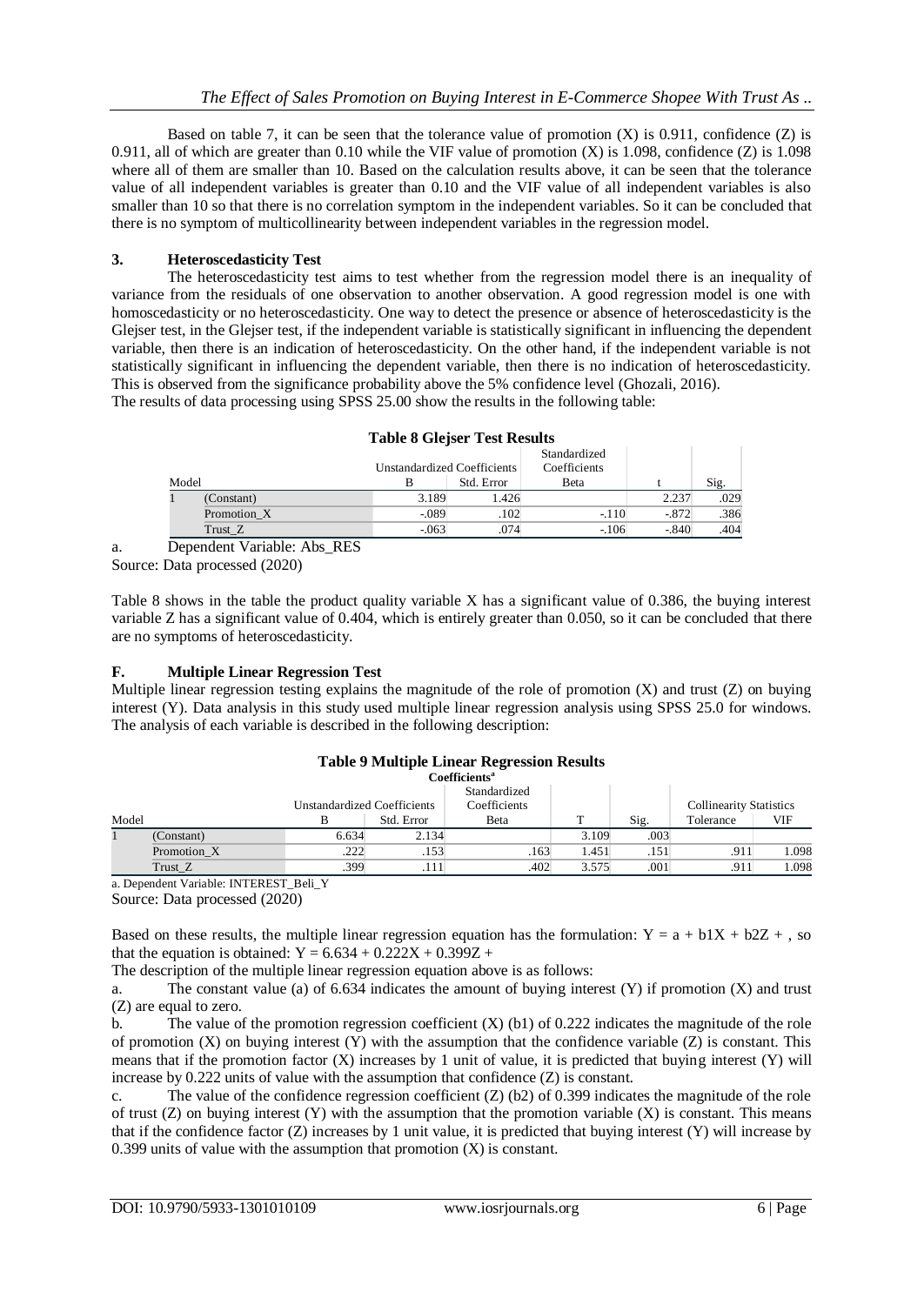### **G. Coefficient of Determination (R2)**

The coefficient of determination is used to see how much the independent variable contributes to the dependent variable. The greater the value of the coefficient of determination, the better the ability of the independent variable to explain the dependent variable. If the determination (R2) is getting bigger (closer to 1), it can be said that the influence of the X variable is large on the confidence (Z). The value used to see the coefficient of determination in this study is in the adjusted R square column. This is because the adjusted R square value is not susceptible to the addition of independent variables. The value of the coefficient of determination can be seen in Table 4.15 below:

|       |                                             |          | <b>Table 10 Coefficient of Determination</b><br>Model Summary <sup>b</sup> |                               |               |
|-------|---------------------------------------------|----------|----------------------------------------------------------------------------|-------------------------------|---------------|
| Model |                                             | R Square | <b>Adjusted R Square</b>                                                   | Std. Error of the<br>Estimate | Durbin-Watson |
|       |                                             | 228      | .205                                                                       | .583                          | .906          |
|       | a Predictors (Constant) Trust Z Promotion X |          |                                                                            |                               |               |

b. Dependent Variable: INTEREST\_Beli\_Y

Source: Data processed (2020)

Based on table 4.15, it can be seen that the adjusted R square value is 0.205 or 20.5%. This shows that trust (Z) and promotion  $(X)$  can explain buying interest  $(Y)$  by 20.5%., where the independent variable belongs to the low category, the remaining 79.5% (100% - 20.5%) is explained by other variables outside this research model. Such as service, quality, and accessibility.

### **H. Hypothesis Test**

### **1. t test (Partial)**

The t statistic test is also known as the individual significance test. This test shows how far the influence of the independent variable partially on the dependent variable. In this study, partial hypothesis testing was carried out on each independent variable as shown in Table 11 below

### **Table 11 Partial Test (t) Equation 1**

|       |             |                                    |            | <b>Coefficients</b> <sup>a</sup> |       |      |                                |      |
|-------|-------------|------------------------------------|------------|----------------------------------|-------|------|--------------------------------|------|
|       |             |                                    |            | Standardized                     |       |      |                                |      |
|       |             | <b>Unstandardized Coefficients</b> |            | Coefficients                     |       |      | <b>Collinearity Statistics</b> |      |
| Model |             |                                    | Std. Error | Beta                             |       | Sig. | Tolerance                      | VIF  |
|       | (Constant)  | 10.563                             | .935       |                                  | 5.459 | .000 |                                |      |
|       | Promotion X | .409                               | .159       | .299                             | 2.580 | .012 | 000.1                          | .000 |
|       | ________    | $\overline{\phantom{a}}$           |            |                                  |       |      |                                |      |

a. Dependent Variable: Trust\_Z

Source: Data processed (2020)

Hypothesis Testing the effect of the promotion variable  $(X)$  on the trust variable  $(Z)$ . The form of hypothesis testing based on statistics can be described as follows:

Decision Making Criteria:

a) Accept H0 If tcount  $\lt$  ttable or -tcount  $>$  - ttable or Sig value.  $> 0.05$ 

b) Reject H0 If tcount ttable or -tcount - ttable or Sig. < 0.05

From table 11, the tcount value is 2,580. With = 5%, ttable (5%; nk = 68) the ttable value is 1,995. 0.01 < 0.05, it can be concluded that the first hypothesis is accepted, meaning that the promotion variable  $(X)$  has a positive and significant effect on trust (Z). This research is in accordance with Amida Yulianti 1620210037 2019 STIE Multi Data Palembang. The influence of perceptions of trust, convenience, motivation and promotion offered on buying interest of e-commerce users in Palembang city students (study on shopee online stores).

## **Table 12 Partial Test (t) of Equation 2**

|       |             |                                    |            | Coefficients <sup>a</sup> |       |      |                                |       |
|-------|-------------|------------------------------------|------------|---------------------------|-------|------|--------------------------------|-------|
|       |             |                                    |            | Standardized              |       |      |                                |       |
|       |             | <b>Unstandardized Coefficients</b> |            | Coefficients              |       |      | <b>Collinearity Statistics</b> |       |
| Model |             |                                    | Std. Error | Beta                      |       | Sig. | Tolerance                      | VIF   |
|       | (Constant)  | 6.634                              | 2.134      |                           | 3.109 | .003 |                                |       |
|       | Promotion X | .222                               | .153       | .163                      | 1.451 | .151 | .911                           | 1.098 |
|       | Trust Z     | .399                               | .111       | .402                      | 3.575 | .001 | .911                           | 1.098 |

a. Dependent Variable: INTEREST\_Beli\_Y

a. Hypothesis Testing the effect of promotion  $(X)$  on buying interest  $(Y)$ The form of hypothesis testing based on statistics can be described as follows: Decision Making Criteria:

Source: Data processed (2020)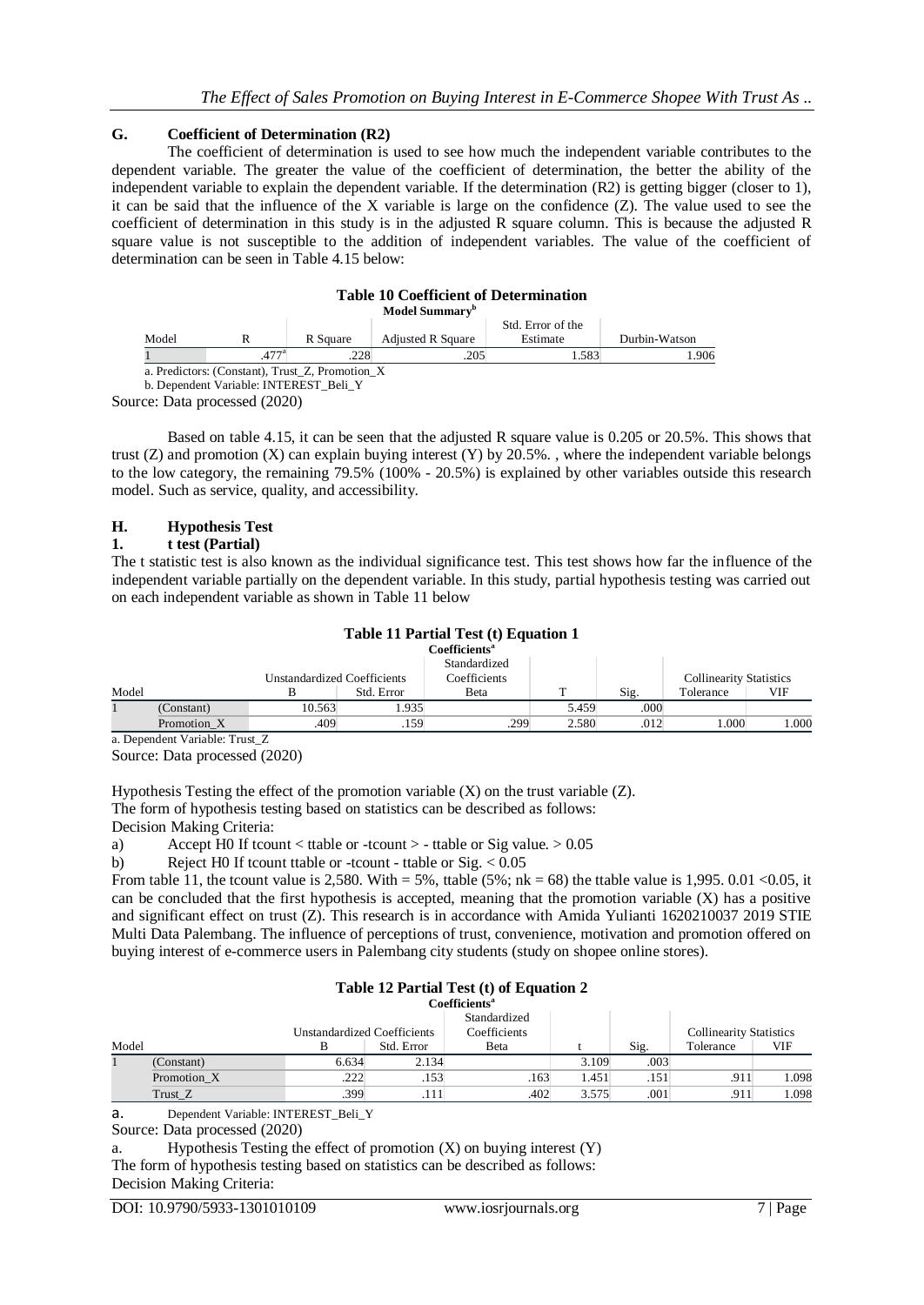- a) Accept H0 If tcount  $\langle$  ttable or -tcount  $>$  ttable or Sig value.  $> 0.05$
- b) Reject H0 If tcount ttable or -tcount ttable or  $\text{Sig.} < 0.05$

From table 12, the tcount value is 1,451. With  $= 5\%$ , ttable (5%; nk  $= 68$ ) the ttable value is 1,994. From the description it can be seen that tcount  $(1.451)$  < ttable  $(1.994)$ , and the significance value is 0,  $15 > 0.05$ , it can be concluded that the second hypothesis is rejected, meaning that promotion (X) has no effect and is not significant on buying interest (Y). This study is not in accordance with Amida Yulianti 1620210037 2019 STIE Multi Data Palembang the influence of perceptions of trust, convenience, motivation and promotion offered on buying interest of e-commerce users in Palembang city students (study on shopee online stores)

b. Hypothesis Testing the effect of trust (Z) on buying interest (Y)

The form of hypothesis testing based on statistics can be described as follows: Decision Making Criteria:

a) Accept H0 If tcount  $\lt$  ttable or -tcount  $>$  - ttable or Sig value.  $> 0.05$ 

b) Reject H0 If tcount ttable or -tcount - ttable or Sig.  $< 0.05$ 

From table 12, the tcount value is 3.575. With  $= 5\%$ , ttable (5%; nk  $= 68$ ) the ttable value is 1.994. From the description it can be seen that tcount  $(3.575)$  > ttable  $(1.994)$ , and the significance value is  $0, 00 < 0.05$ , it can be concluded that the third hypothesis is accepted, meaning that trust (Z) has a positive and significant effect on buying interest (Y). This research is in accordance with Clara Adistya 2018 Management, Faculty of Economics and Business, University of Diponegor. ANALYSIS OF THE INFLUENCE OF ONLINE WORD-OF-MOUTH QUALITY AND SECURITY ON INTEREST TO BUY WITH TRUST AS INTERVENING VARIABLES (Study on Buying Fashion Products on the Zalora Indonesia Site in Semarang)

### **2. Path Analysis**

In order to prove that whether a variable is capable of being a variable that mediates the relationship between the independent variable and the dependent variable, the direct and indirect effects of the independent variable on the dependent variable will be calculated. If the indirect effect of the independent variable on the dependent variable through the intervening variable is greater than the direct effect of the independent variable on the dependent variable, then that variable can be a variable that mediates between the independent variable and the dependent variable (Ghozali, 2016). To perform the calculation directly and indirectly, it is carried out from the following standardized coefficients of regression equations I and II:

### **Table 13 Value of Standardized Coeffients Equation I**

| <b>Coefficients<sup>a</sup></b> |                                                       |            |      |  |  |  |  |  |
|---------------------------------|-------------------------------------------------------|------------|------|--|--|--|--|--|
|                                 | Unstandardized Coefficients Standardized Coefficients |            |      |  |  |  |  |  |
| Model                           | в                                                     | Std. Error | Beta |  |  |  |  |  |
| $1$ (Constant)                  | 10.563                                                | 1.935      |      |  |  |  |  |  |
| Promotion X                     | .409                                                  | .159       |      |  |  |  |  |  |

a. Dependent Variable: Trust\_Z

#### **Table 14 Value of Standardized Coeffients Equation II Coefficients<sup>a</sup>**

| Coemercine                            |             |                                                       |            |      |  |  |  |
|---------------------------------------|-------------|-------------------------------------------------------|------------|------|--|--|--|
|                                       |             | Unstandardized Coefficients Standardized Coefficients |            |      |  |  |  |
| Model                                 |             |                                                       | Std. Error | Beta |  |  |  |
|                                       | (Constant)  | 6.634                                                 | 2.134      |      |  |  |  |
|                                       | Promotion X | 222                                                   | .153       | .163 |  |  |  |
|                                       | Trust Y1    | .399                                                  | .111       | .402 |  |  |  |
| $\sim$ December Western Linear Delt V |             |                                                       |            |      |  |  |  |

a. Dependent Variable: Interest\_Beli\_Y

### **IV. Conclusion**

Based on the results of research and discussion in the previous chapter, it can be concluded as follows:

1. It is concluded that the first hypothesis is accepted, meaning that the promotion variable (X) has a positive and significant effect on trust  $(Z)$ , it means that promotion is a variable that is appropriate to be used to measure consumer confidence in making purchases.

2. It is concluded that the second hypothesis is rejected, meaning that promotion (X) has no effect and is not significant on buying interest (Y). This means that promotions are not necessarily directly biased to attract consumers to buy.

3. It is concluded that the third hypothesis is accepted, meaning that trust (Z) has a positive and significant effect on buying interest (Y). This means that consumer confidence in having an interest in certain products can trigger buying interest.

4. Path analysis shows that the direct effect of variable X on variable Y shows that the indirect effect through variable Z is smaller than the direct effect on variable Y. This means that path analysis is rejected.